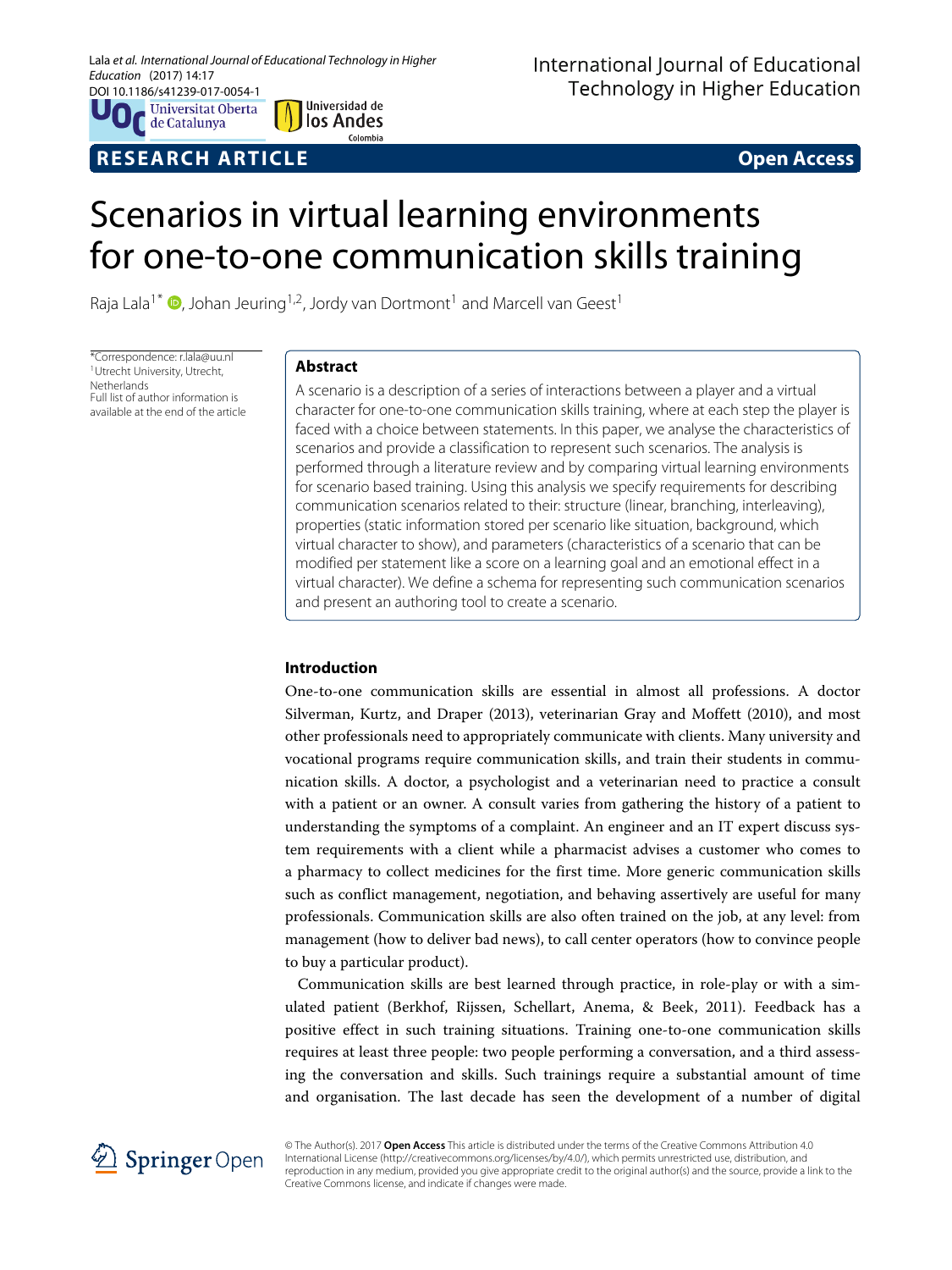environments that support training communication skills. A student performs a conversation with a virtual character, or with a character that appears in videos, and the learning environment assesses the performance of the student. Usually these environments do not replace the traditional real-life trainings, rather they are used to better prepare students for such training sessions, or to offer training possibilities in situations where it is hard to arrange real-life training sessions, or as a complement to such trainings. As far as we are aware there does not exist an effect analysis study on the use of virtual characters in communication skills training. In general, using virtual humans in health care educational programs leads to results comparable to other training methods (and is significantly better than using no intervention) (Cook, Erwin, & Triola, [2010\)](#page-13-2).

Learning environments for training one-to-one communication skills offer scenarios that typically occur in real-world situations. A scenario consists of a setting, and a sequence of usually alternating statements between a student and a virtual character. A bad news conversation for a doctor typically involves a diagnosis of a terrible illness, for a manager firing an employee. Although these bad news conversations in different situations follow a similar pattern, the subtleties of a conversation and the responses are very different.

At an abstract level, we can compare scenarios along several axes:

- Does the scenario follow a predefined structure or not?
- What aspects of a virtual character can be controlled by a scenario: utterances, emotions, gestures, . . . ?
- Are both the choices for a student and the responses from a virtual character completely scripted, or are some of these aspects generated by means of some AI technique?
- Is it possible to define or use learning goals, and score interactions from a student on these goals?

Scenarios for interactive learning environments are a relatively recent phenomenon. This paper investigates the various variants of scenarios that have appeared in the literature, compares them, and proposes a structure for scenarios to have a common language to describe a scenario. A common structure for scenarios is also useful to provide a means to validate a scripted scenario between a player and a virtual character; for developing a (visual) editor for a scenario that can be used by a domain expert to develop a scenario; and to simulate a dialogue based on a scenario.

This paper is organised as follows. Section ["Learning environments for communication](#page-1-0) [skills"](#page-1-0) discusses virtual learning environments that offer scenario based training or assessment. Section ["Characteristics of scenarios"](#page-6-0) distils the characteristics from virtual learning environments, proposes a definition for scenarios and presents an authoring tool for creating a scenario. Section ["Use cases"](#page-11-0) describes various use-cases. Section ["Conclusion](#page-12-0) [and future work"](#page-12-0) concludes.

## **Learning environments for communication skills**

<span id="page-1-0"></span>In this section we list the virtual learning environments for communication skills we found in the literature, and describe their main characteristics. Although not our main focus, we also include environments primarily used for assessment.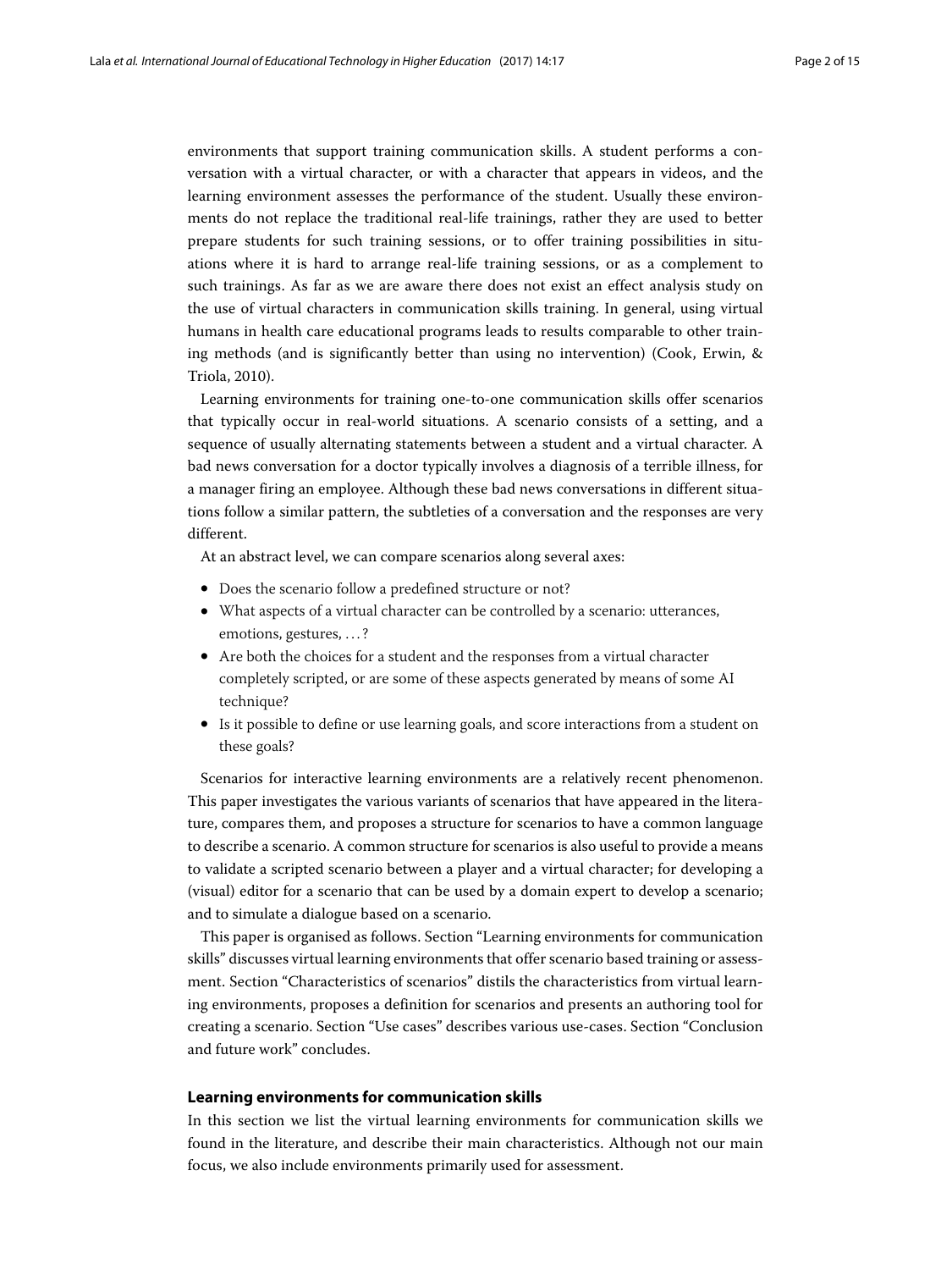Vogel et al. [\(2006\)](#page-14-1) define a game as software that has a goal, is interactive, and is rewarding (gives feedback). Interactive simulation activities must interact with a user by offering options to choose or define parameters of a simulation. A user then plays a newly created simulation rather than simply selecting a pre-recorded simulation.

The top-level characteristic for learning environments for communication skills is whether or not, or to what extent, scenarios are scripted. According to Realdon, Zurloni, Confalonieri, Mortillaro, and Mantovani [\(2006\)](#page-14-2), scripting different ad hoc perspectives is a fundamental prerequisite for a narrative structure in order to reproduce both the flexibility and regularity of communicative exchanges. In 'Face-to-Face Interaction with Pedagogical Agents, Twenty Years Later,' Johnson and Lester [\(2016\)](#page-13-3) evaluate the evolution of features of pedagogical agents over two decades. They present the possibility of interactive natural language dialogue by combining advances in natural language understanding and dialogue management. They argue that complex technologies can be difficult to understand, control, and author; and that this could stand in the way of acceptance and adoption of these technologies by teachers and other stakeholders.

Although agent based approaches for generating a scenario have made considerable progress in the last decade (Bosch, Brandenburgh, Muller, & Heuvelink, [2012\)](#page-13-4), there are still some problems to solve to achieve realistic simulations in which the degrees of freedom are suitable (Muller, Heuvelink, van den Bosch, & Swartjes, [2012\)](#page-13-5). In the latter paper, Muller et al. mention that an advantage of an agent approach is that the non-deterministic behaviour in an agent approach allows for variability in a gameexperience. As a disadvantage, they mention that developing an agent based model requires a greater up-front development effort when compared to scripts. It also requires a stricter collaboration between game designers, domain experts and programmers than with scripting approaches, as agent behaviour is not solely defined by fixed scripts. They mention the need for authoring tools to support game designers in developing content.

Communication skills teachers from our university view non-deterministic behaviour in a communication scenario as a disadvantage rather than an advantage. In teaching a communication protocol like bad news, a consultation, a negotiation, a conflict and the like, communication experts want to precisely control every utterance of a virtual character.

In this paper we restrict ourselves to learning environments in which scenarios are scripted, at least to a large extent. We do not include environments in which scenarios are generated by virtual agents approaches.

## **Selecting relevant literature**

Learning environments for communication skills are used in very different contexts, and collecting the available (descriptions of ) environments is non-trivial. We searched for papers on learning environments for communication skills on Scopus by looking at the title, abstract, and keywords using a query and refined the query stepwise.

The first step is a search for use of a scenario in communication skills. This leads to 2000+ results in 27 subject areas ranging from Chemistry to Humanities. The first articles were published in the 1970's; there are 100+ results each year since 2006, the number of results rising steadily till 2013 to 200+ articles each year and a slight decline in 2016 (176 articles).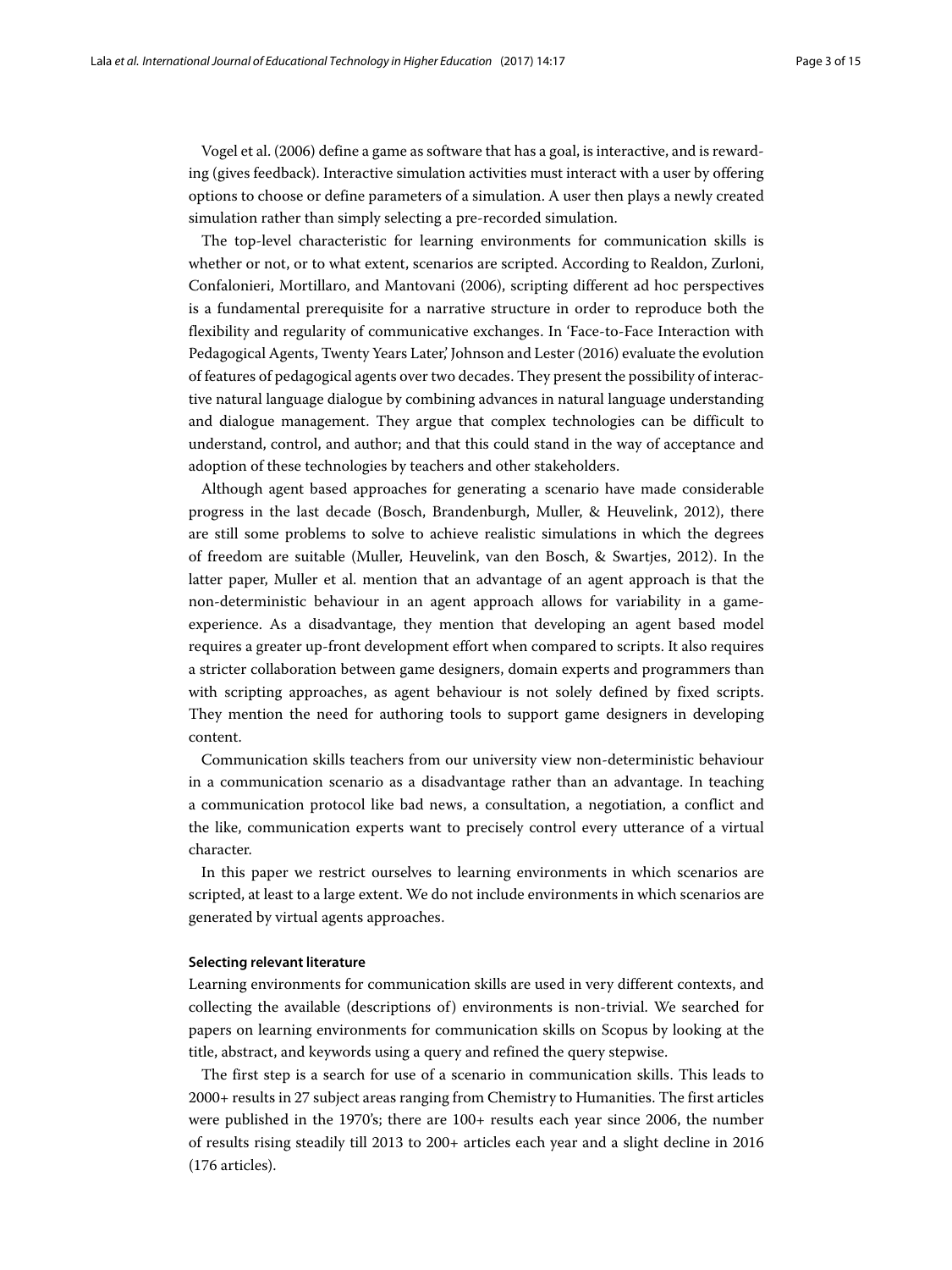In a meta-analysis of the cognitive and motivational effects of serious games, Wouters, Van Nimwegen, Van Oostendorp, and Van Der Spek [\(2013\)](#page-14-3) find that serious games were found to be more effective in terms of learning and retention, but not more motivating than conventional instruction methods. We refine our search to the area of serious/applied games. This leads to 668 results in 23 subject areas. The first articles date from the 1980's, and there are already ten articles in 2017.

For this paper we refine the search query to virtual environments and simulations. This leads to 19 results; the first article is from 2008 and there are fewer than 5 articles per year since. The papers are in 9 subject areas: Psychology, Earth sciences, Chemistry, Humanities, Medicine, Mathematics, Engineering, Social sciences and Computer science. Finally, we refine the search further to exclude environments that focus on agent approaches. This search leads to fourteen papers and the trend is the same as in the previous step.

The final search query is:

```
(dialog* OR scenario OR script) AND communication skills
AND (( serious OR applied ) AND gam*)
AND (virtual OR simulat*)
AND NOT agent
```
The use of scripted scenarios in virtual learning environments for communication skills training is a relatively new area used in selected domains.

Besides this query, we asked communication skills teachers from the faculties of Pharmacy, Medicine, Veterinary medicine, and Psychology at our university to provide references to research papers on learning environments for communication skills in their respective fields. After scanning the abstracts returned by our query and the suggestions from the communication skills teachers, we selected nine papers that describe a learning environment with scripted communication skills scenarios (Bosse and Provoost [2015;](#page-13-6) Bracegirdle and Chapman [2010;](#page-13-7) Cláudio et al. [2015;](#page-13-8) Gebhard et al. [2011;](#page-13-9) Guo et al. [2014;](#page-13-10) Jeuring et al. [2015;](#page-13-11) Leuski and Traum [2011;](#page-13-12) Réty et al. [2008;](#page-14-4) Wauters et al. [2012\)](#page-14-5).

## **Analysing the literature**

The selected papers use varying terms to describe similar concepts, for example: scenario or dialogue, section or subject, statement or fragment or choice. In this section, we consistently use a single term for such a concept. We describe these terms on an abstract level and go into more detail in the following paragraphs per paper.

- A scenario is a sequence of interleaved subjects in a context.
- A subject is a directed graph of statements within a scenario, usually dealing with a particular theme.
- A statement is a piece of text.
- An authoring tool is software that allows an author (usually a non-programmer) to create a scenario.

Bracegirdle et al. [\(2010\)](#page-13-7) present a 'programmable patient', with a 'brain' that is essentially a scenario in our description. Clinical educators can add subjects to a scenario. A student asks or selects questions that correspond to nodes in a tree. If a question is not recognized, a student can choose to store the question together with an answer in this tree. Scenarios are not completely scripted: questions corresponding to nodes can be asked in various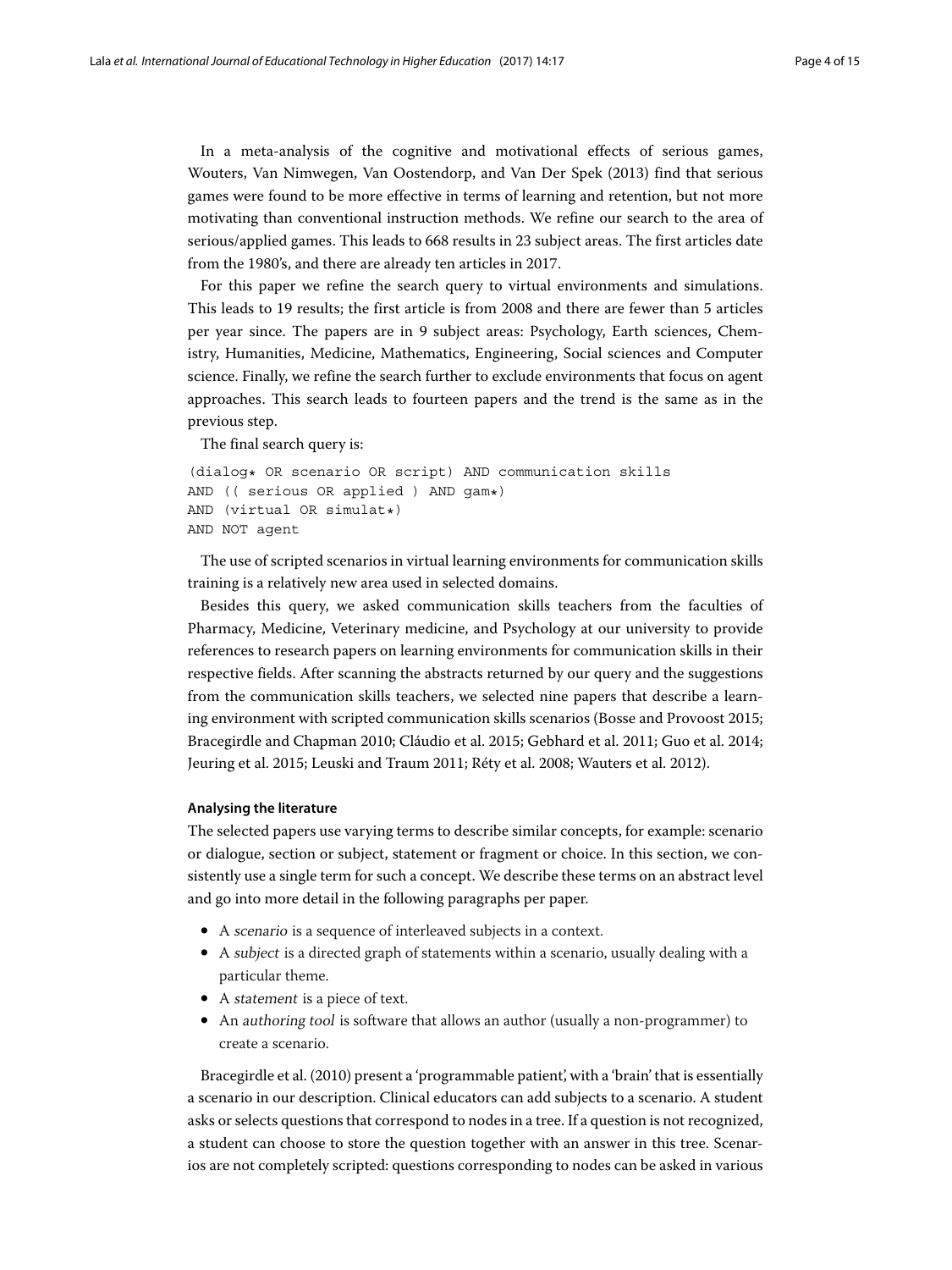ways. A scenario does not affect the emotion of a programmable patient (virtual character) in this game. A programmable patient is standardised in comparison to an actor and this leads to equity in assessment.

Bosse et al. [\(2015\)](#page-13-6) use a scenario in which a student chooses between several statements. In addition to statement choices for a student, a statement of a virtual character may also have choices. The latter choices depend on values of emotional parameters, which in turn may vary for different characters. A statement choice of a student influences the value of these parameters. The main technology in the implementation is a scenario with conditional branches, in which emotional parameters are used. Students find this game an effective learning tool.

Gebhard et al. [\(2011\)](#page-13-9) present Visual SceneMaker, an authoring tool for creating interactive applications with multiple virtual characters. SceneMaker separates content, such as statements, from logic, such as conditional branching. Content is specified in a scenario in the form of statements and stage directions for controlling gestures, postures, and facial expressions. The logic of an interactive performance and interaction with virtual characters is controlled by a sceneflow. A sceneflow is a hierarchical scenario with nodes that structure content of an interactive presentation and edges that specify how this content is linked together. Visual SceneMaker is evaluated in experiments; the visual programming approach and modelling structures are comprehensible and let non-experts create virtual character applications in a rapid prototype fashion.

Claudio et al. [\(2015\)](#page-13-8) demonstrate Virtual Humans (VH) in an interactive application, the goal of which is to train and assess self-medication consultation skills. A domain expert develops a scenario using an authoring tool called Dialogue Creator. A scenario is a graph implementation and consists of a sequence of statements between a VH patient and a player, with associated scores per answer. Each node in a graph corresponds to a statement that is articulated by a VH or a statement option for a player and its associated score. Seven pharmacy experts performed an evaluation of the application. These experts consider this application a valuable tool for training and assessing the over-the-counter counselling skills of a player, and recommend to follow such training with real interactions and live evaluation.

Leary's Rose [\(2012\)](#page-14-5) focusses on natural language recognition of player sentences. Input sentences are classified on two axes: the vertical axis indicates whether a speaker is dominant or submissive towards a listener, and the horizontal axis indicates a speaker's willingness to cooperate with a listener. A scenario engine selects an appropriate response to a player's input on the basis of identified keywords and relative positions of both player and Virtual Agent on the axes. A player's input is fed to a finite state machine (FSM) and if an input matches a state, the FSM selects a reply from the available follow-up states.

Rety et al. [\(2008\)](#page-14-4) present a framework for interactive narrative authoring in the domain of virtual storytelling where a user is provided with navigation choices in an interactive narrative. The framework is based on a generalised concept of a section, which is close to a subject in our description. A subject consists of hierarchically structured fragments (a statement in our description). A statement is defined as an atomic content element containing simple text and possibly other media. A statement may also be composed recursively and consist of a set of statements, a behaviour and a termination property. Behaviour can be set by an author as either deterministic to indicate that a user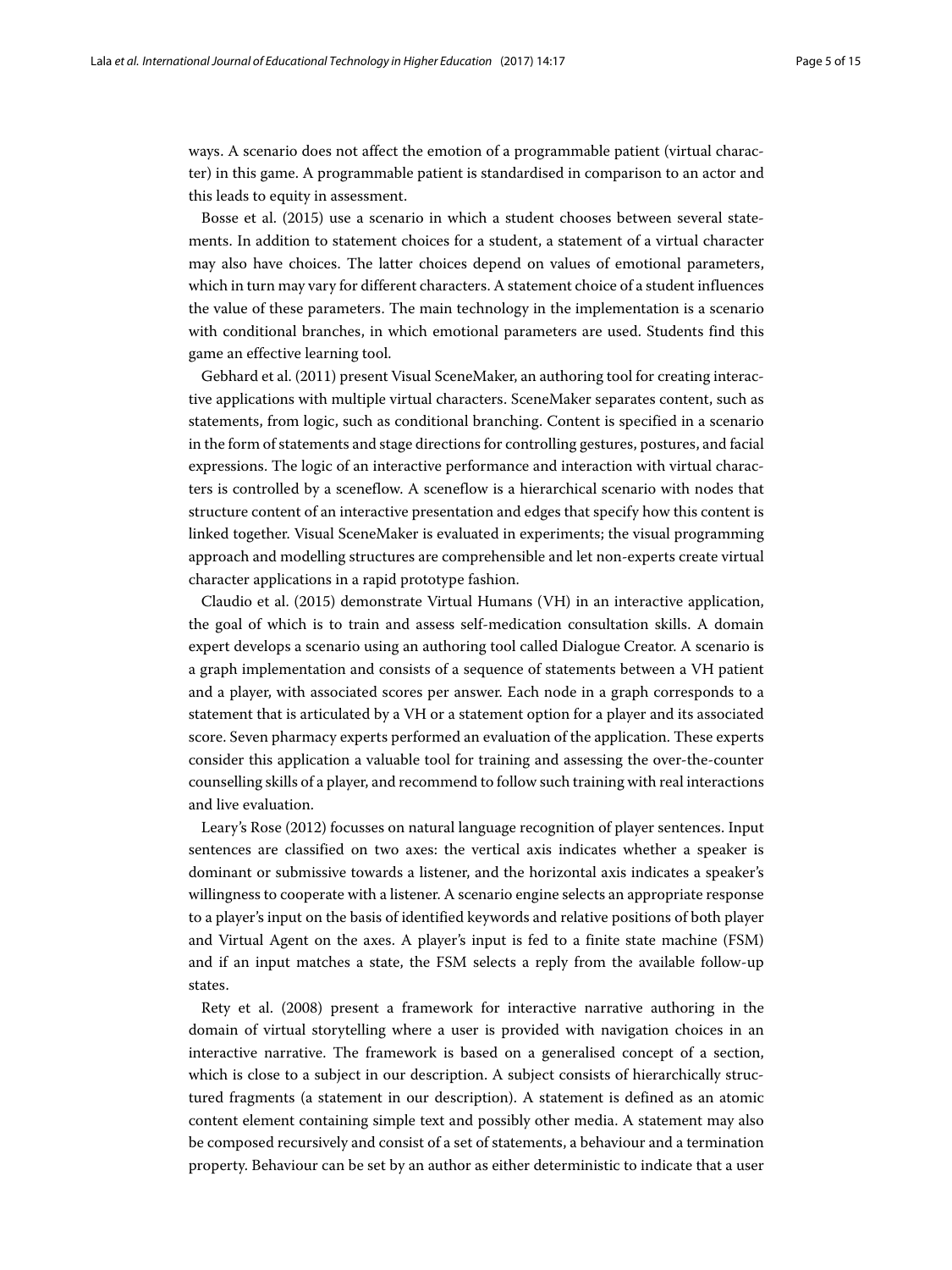reads in the order of subjects or as non-deterministic to indicate that a user reads with no predefined order. A termination property is a condition that an author sets to determine when a subject terminates. A user then moves on to a following subject. A user reads an interactive narrative created in this framework by successively accessing statements in a subject.

Leuski and Traum [\(2011\)](#page-13-12) describe a Non Player Character (NPC) editor, which includes natural language understanding and generation, and statement management. This authoring tool is designed primarily to develop question answering characters. The focus is to deliver an appropriate answer for a user's question. An author creates a response handling strategy by populating a language database with specific answers to sample questions and assigning these answers to an individual character. Different characters may have different knowledge about an event and respond differently to the same question. At run-time, a statement manager matches a user's question to an answer of an associated non player character. NPCEditor has been evaluated and is an effective and versatile system in applications for virtual question answering characters. As future work, the autors mention dialogue management as a specialized component.

Jeuring et al. [\(2015\)](#page-13-11) describe Communicate, a serious game for practicing communication skills. An important aspect of Communicate is the de-coupling of scenario development by communication skills experts from the implementation. A communication expert iteratively develops a scenario as a directed acyclic graph of statements in an authoring tool. A statement has an incremental score, emotional effect, and feedback. Statements can be structured under subjects. A scenario parser uses this graph to generate a scenario specific reasoner. During gameplay, a player receives information about statement choices at each step in a series of interactions with a virtual character. At the end of a simulation a player receives a final score on communication skills.

Guo et al. [\(2014\)](#page-13-10) present a game prototype for practicing communication skills in a medical consultation process. The communication skills module accesses knowledge content and a scenario through a restful web service. Knowledge is modelled as rules, which determine which player actions have a positive or a negative effect during a medical consultation, as well as the influence of each type of action on a patients stress level. A scenario models a virtual patient with some key characteristics, which are chosen from the knowledge content. A scenario also defines possible actions for a player with a virtual patient in each phase of a medical consultation process.

#### <span id="page-5-0"></span>**Dialogue authoring assets**

In addition to the literature review, we looked at available dialogue authoring tools by searching in the Unity asset store [\(www.assetstore.unity3d.com\)](www.assetstore.unity3d.com) and asking game developers from the RAGE (Realising an Applied Gaming Eco-system: [www.rageproject.eu\)](www.rageproject.eu) project for recommendations. From the selection, we looked at:

- Dialoguer [\(www.dialoguer.info\)](www.dialoguer.info)
- Dialogue System [\(www.pixelcrushers.com\)](www.pixelcrushers.com)
- Dialogue [\(www.ninjapokestudios.co.uk\)](www.ninjapokestudios.co.uk)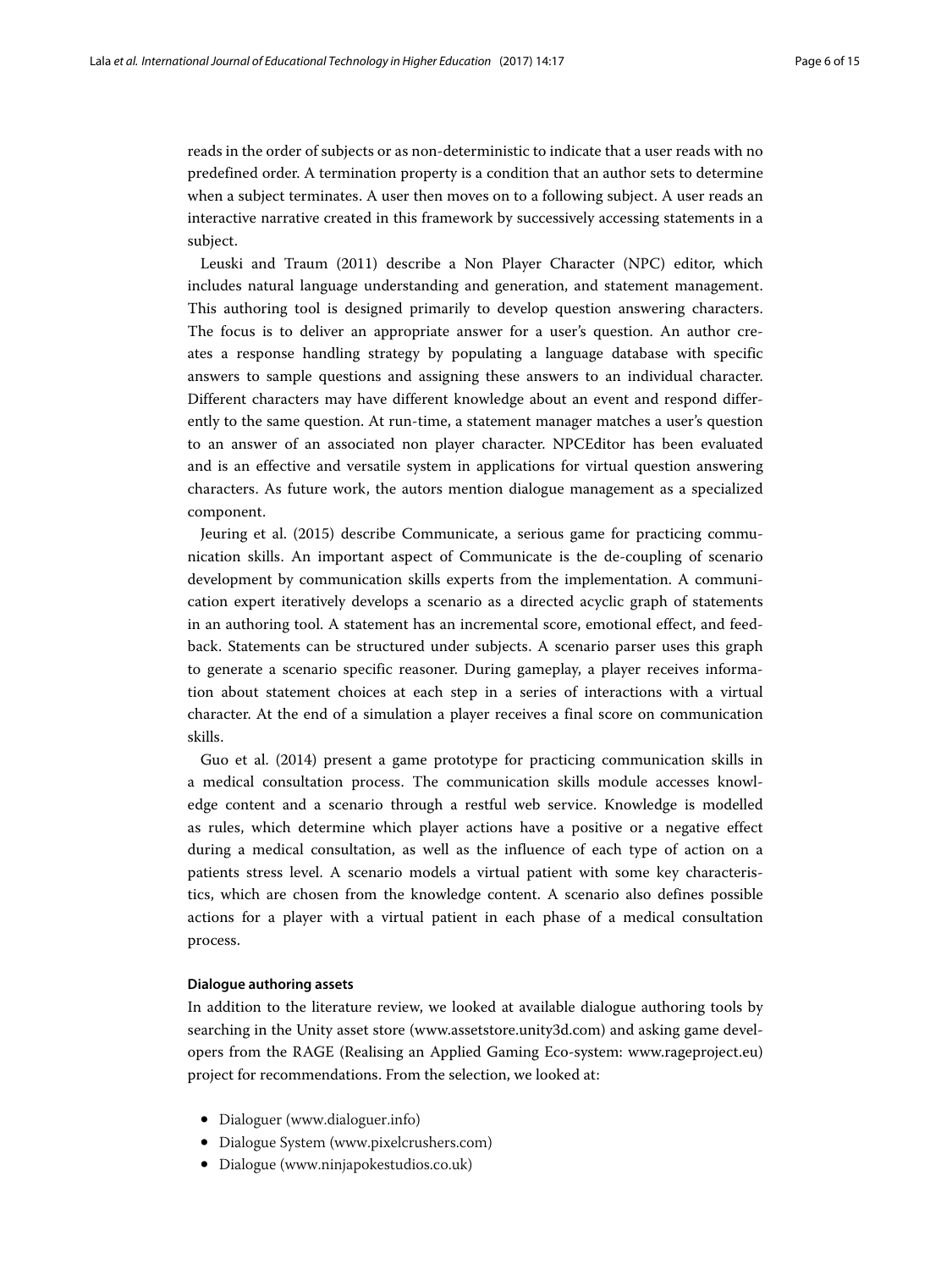- Articy [\(www.nevigo.com\)](www.nevigo.com)
- Chatmapper [\(www.chatmapper.com\)](www.chatmapper.com)
- Twine [\(twinery.org\)](http://twinery.org)

These authoring tools concentrate mostly on the dialogue aspect of a scenario used in entertainment games. They range in functionality from simple tools offering basic dialogue sequences to advanced tools. We identify three features relevant to a scenario in these tools.

- The tools support the construction of a sequence of statements representing a dialogue flow from a player to a computer and vice-versa.
- They provide the possibility for a player to have multiple choices as a response to a computer question or a situation.
- Many tools use preconditions; a particular dialogue fragment is only reached if a certain condition is fulfilled. For example, a player must have completed a certain task prior to reaching a particular dialogue fragment.

Articy is a visual environment for the creation and organization of game content offering virtual characters, locations and a game development environment. Chatmapper has a basic free version available. Twine is an open-source tool for creating interactive, non-linear stories and resembles Interactive narratives (Réty et al. [2008\)](#page-14-4).

## <span id="page-6-0"></span>**Characteristics of scenarios**

In this section, we extend the description of a scenario given in the previous section to more precisely define what we mean with a scenario. We formalise this definition in an XML schema, which we can use to validate a scenario. We present a scenario editor using which a scenario author can create a scenario.

## **Scenario definition**

The majority of the papers in the literature (Bosse and Provoost [2015;](#page-13-6) Bracegirdle and Chapman [2010;](#page-13-7) Cláudio et al. [2015;](#page-13-8) Gebhard et al. [2011;](#page-13-9) Jeuring et al. [2015;](#page-13-11) Réty et al. [2008\)](#page-14-4) describe a communication exchange between a player and a virtual character as a tree, graph or chart. Communication flows from a virtual character to a player and viceversa. Player and virtual character statements are represented as nodes and the flow of conversation is represented as an edge with a direction. A dialogue proceeds from one statement to another between characters (player and virtual) and flows forward. Such a communication exchange can be represented by a directed acyclic graph (DAG). A DAG consists of a finite set of nodes and edges between nodes, with no cycles. We define a communication exchange, often dealing with a particular *subject*, as a DAG. Characteristics of a subject DAG, as found in commercially available dialogue authoring assets/tools and in the literature (Bosse and Provoost [2015;](#page-13-6) Cláudio et al. [2015;](#page-13-8) Jeuring et al. [2015;](#page-13-11) Réty et al. [2008\)](#page-14-4), are:

- multiple player nodes to represent player statement choices.
- a precondition in a node.

Bosse et al. [\(2015\)](#page-13-6) present a game for aggression de-escalation training with a scenario simulation in a public transport tram. Bracegirdle et al. [\(2010\)](#page-13-7) and Guo et al. [\(2014\)](#page-13-10)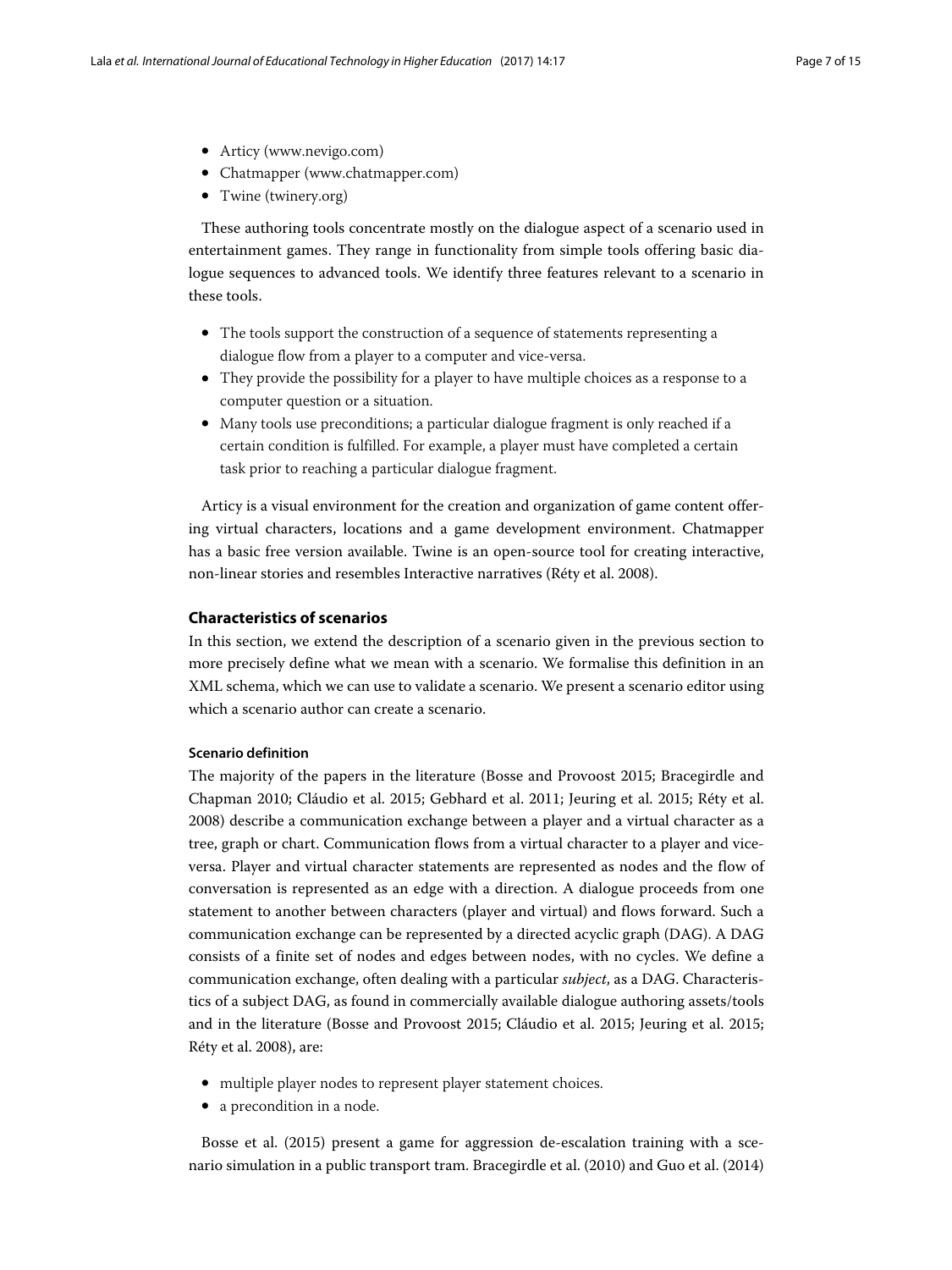present simulations in clinical communication skills which play in a hospital and a clinic respectively. Claudio et al. [\(2015\)](#page-13-8) present a game which plays in a pharmacy and allows student engagement in a true-to-life situation in a controllable environment. Jeuring et al. [\(2015\)](#page-13-11) present a simulation where a teacher can select from virtual characters and backgrounds in a context of a scenario. According to Realdon et al. [\(2006\)](#page-14-2), an adequate scaffolding structure for the training of communicative competence in an e-learning environment entails fixing both contextual boundaries and degrees of freedom to let the learner have the opportunity to give sense to the perspective selected. We infer that a communication scenario has a context in which a student/user plays. Three possible components of a context are for example a location, a background image and a hair color for an interactive virtual character. We define these components as *properties* for a scenario that provide context during gameplay. A *property* is a static piece of information for a scenario, a statement or a virtual character. An example of a *property* for an entire scenario is a location, of a *property* for a statement is an intent of a player, and of a *property* for a virtual character is a name.

Since we search for literature on serious or applied games, most papers (Bosse and Provoost [2015;](#page-13-6) Bracegirdle and Chapman [2010;](#page-13-7) Cláudio et al. [2015;](#page-13-8) Gebhard et al. [2011;](#page-13-9) Guo et al. [2014;](#page-13-10) Jeuring et al. [2015;](#page-13-11) Wauters et al. [2012\)](#page-14-5) mention learning goals. A player's choices determine his/her score on these learning goals. A player can get feedback either during gameplay following a player choice or at the end of a scenario. In some of the games (Bosse and Provoost [2015;](#page-13-6) Jeuring et al. [2015;](#page-13-11) Wauters et al. [2012\)](#page-14-5) an emotional state of a virtual character can change depending on a player statement choice. In papers that describe an authoring tool for scenarios (Bosse and Provoost [2015;](#page-13-6) Gebhard et al. [2011;](#page-13-9) Jeuring et al. [2015;](#page-13-11) Leuski and Traum [2011;](#page-13-12) Réty et al. [2008\)](#page-14-4), a scenario writer may change such an emotional state or progress towards a learning goal by defining an effect on a parameter at a statement. We define a *parameter* as a dynamic piece of information of a scenario that can be modified per statement. Examples of *parameters* are a character's emotion and a score for a scenario.

In interactive narratives (Réty et al. [2008\)](#page-14-4) a user may read subjects in a hierarchy without any predefined order. To overcome predictable behaviour in a conversation with an agent, agents in conversational trees (Bosse and Provoost [2015\)](#page-13-6) are endowed with an internal state to introduce variability in statements. In Communicate! (Jeuring et al. [2015\)](#page-13-11), interleaving enhances expressiveness in a communication scenario by allowing students to navigate a conversation with a virtual character through subjects. If the order in which statements within two subjects (or more) are navigated is not important, then these subjects are interleaved. We infer that variability in navigating subjects in a scenario is important to add expressiveness to a scenario and partly overcomes predictable behaviour. We characterise this variability for two (or more) subjects as interleaved in a scenario where a player gets statement choices from within these interleaving subjects without a predetermined order. We define a scenario as a sequence of interleaved subjects.

Summarising, in our definition, a scenario is a sequence of interleaved subjects, where each subject is a DAG. In a scenario static information is represented by properties, and dynamic information by parameters. An overview of which concepts appear where in the selected papers and tools is depicted in Table [1.](#page-8-0)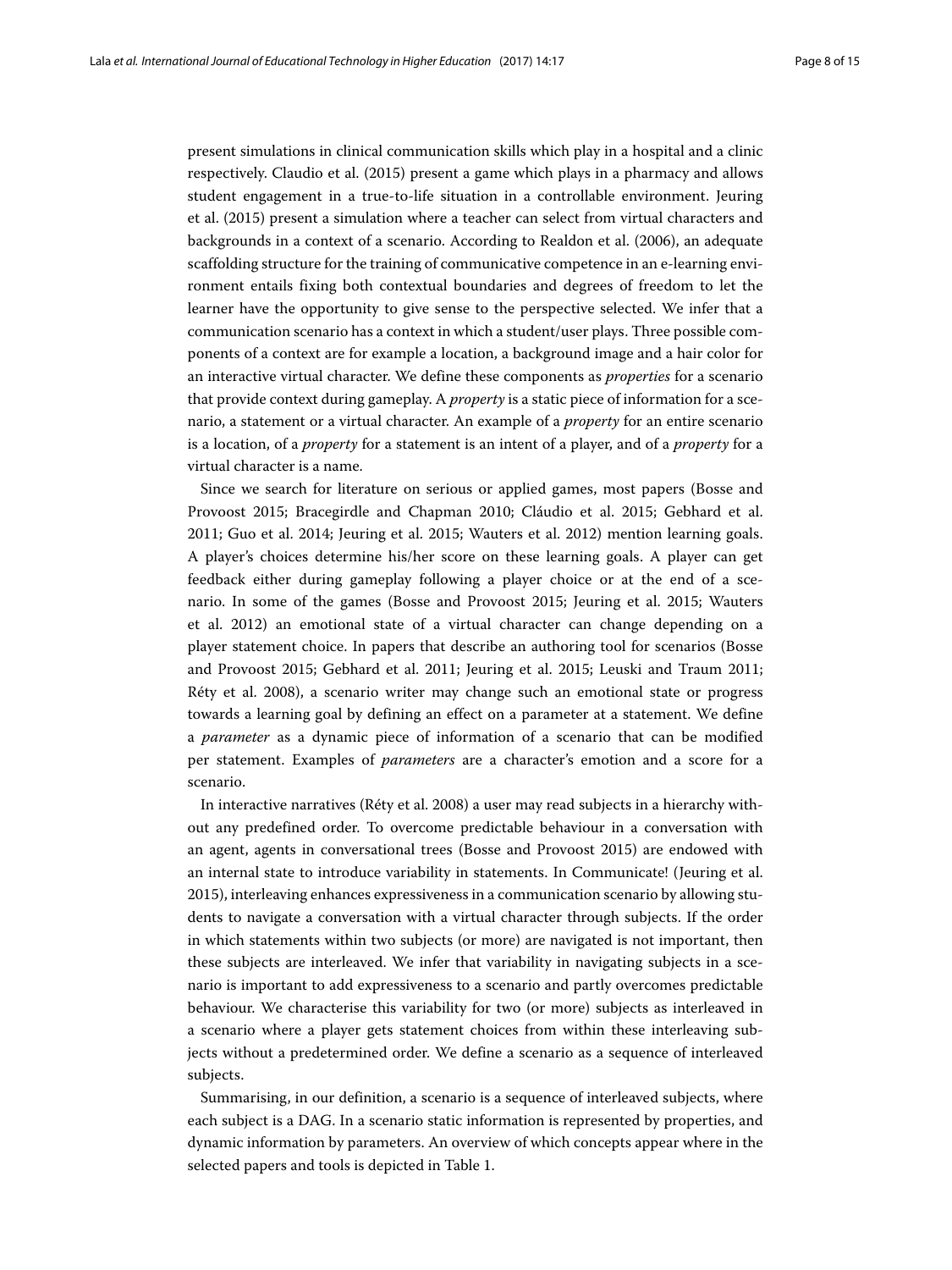| Papers             | Scenario structure | Parameter | Property | Dialogue variability |  |
|--------------------|--------------------|-----------|----------|----------------------|--|
| Bosse et al.       | ✓                  |           | √        | √                    |  |
| Bracegirdle et al. | ✓                  |           |          |                      |  |
| Claudio et al.     | ✓                  |           |          |                      |  |
| Gebhardt et al.    | ✓                  |           |          | ✓                    |  |
| Guo et al.         |                    |           |          |                      |  |
| Jeuring et al.     | ✓                  |           |          | √                    |  |
| Leuski et al.      |                    |           |          |                      |  |
| Realdon et al.     |                    |           | √        | √                    |  |
| Rety et al.        | ✓                  |           |          |                      |  |
| Vaasen et al.      |                    | ✓         |          |                      |  |
| Tools              |                    |           |          |                      |  |
| Dialoguer          | √                  |           |          |                      |  |
| Dialogue system    |                    |           |          |                      |  |
| Dialogue           |                    |           |          |                      |  |
| Articy             | ✓                  |           |          | √                    |  |
| Chatmapper         | ✓                  |           |          |                      |  |
| Twine              |                    |           |          |                      |  |

<span id="page-8-0"></span>**Table 1** Which concepts are used where?

## **XML schema for validating a scenario**

We define the Utrecht University Dialogue Scenario Language (UUDSL) as an XML language for describing the structure of a scenario including a dialogue structure, virtual character(s), properties (e.g. location, character name) and parameters (e.g. emotion, score).

It is schematically represented in Fig. [1](#page-8-1)

The top-level element contains definitions, metadata and an element for sequencing interleaved subjects. Characters, properties and parameters are defined inside the definitions element for reference in the rest of the dialogue scenario. A property is a static piece of information with a scope. A property scope can be per-statement or independent of statements, which evaluates to a piece of information about a scenario. A parameter is, in contrast to a property, a dynamic piece of information and is by definition per-statement. A statement can change the value of a parameter. A character has an ID and a set of properties and parameters.

<span id="page-8-1"></span>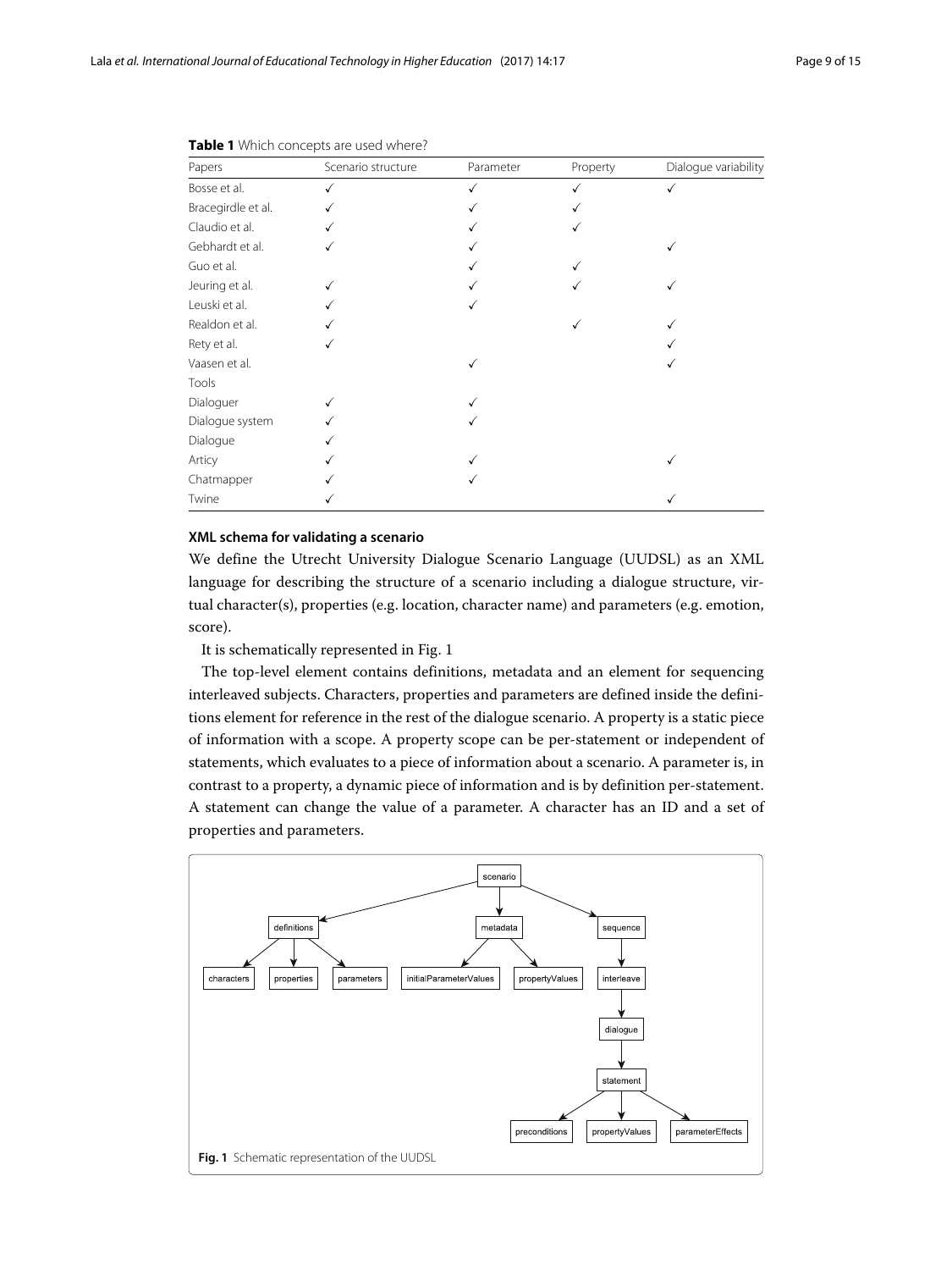The metadata element contains all data that describes a scenario, but is not part of it (e.g. name, description). The metadata element also contains property values and initial parameter values. These initial parameter values are used to initialise a scenario's parameters during game-play. Property values stored in metadata define properties of a scenario.

The sequence element contains a sequence of interleaved subjects. The interleave element delimits the interleaving dialogue elements, which represent a piece of dialogue about a subject. Inside a dialogue element there are statements representing the contents and effects of the dialogue. A statement element contains text, preconditions, property values, parameter effects, links to possible response statements and whether the statement belongs to a player or computer.

The UUDSL can be accessed at: [https://uudsl.github.io/scenario/.](https://uudsl.github.io/scenario/)

## **An authoring tool for creating a scenario**

In this section we present a scenario editor, an authoring tool in which a communication expert (an author) iteratively develops a communication scenario as a sequence of interleaved subjects, consisting of statements with parameters per step. This editor has been developed in collaboration with communication teachers from our university and external users, and runs in a web-browser.

The editor has the following basic features:

- Dialogues are structured in subjects.
- An author develops a subject in a scenario as a DAG of statements between a virtual character and a player. The subject represented by a DAG starts at the top and ends at the bottom.
- Within a subject, an author develops a dialogue between a virtual character (computer node) and a player (player node).
- An edge from a computer node to a player node (and vice-versa) depicts a flow of conversation.
- An author connects a computer node to multiple player nodes to create statement choices for a player.
- Each player statement choice leads to an incremental score, and affects for example an emotion in a virtual character.
- A statement can have a precondition.

Figure [2](#page-9-0) shows an example scenario, which consists of 5 subjects.

<span id="page-9-0"></span>

| File                     | Scenario     |                                       |                        | Scenario: Dinner |         |           |     |                  |               |                                  |         |          |
|--------------------------|--------------|---------------------------------------|------------------------|------------------|---------|-----------|-----|------------------|---------------|----------------------------------|---------|----------|
| Subject                  | Player       | Computer Situation                    |                        | $\sim$<br>Child  | Notepad | ≡<br>Copy | Cut | Paste            | <b>Delete</b> | J.<br><b>MAN DIAK</b><br>Arrange | Parents | Validate |
|                          | Introduction |                                       |                        |                  |         |           |     |                  |               |                                  |         |          |
| EatingOut<br>$\boxed{?}$ |              |                                       | Cooking<br>$\boxed{?}$ |                  |         |           |     | <b>Take away</b> |               | $\vert$ ?                        |         |          |
|                          | End          |                                       |                        |                  |         |           |     |                  |               |                                  |         |          |
|                          |              | Fig. 2 Example scenario subject level |                        |                  |         |           |     |                  |               |                                  |         |          |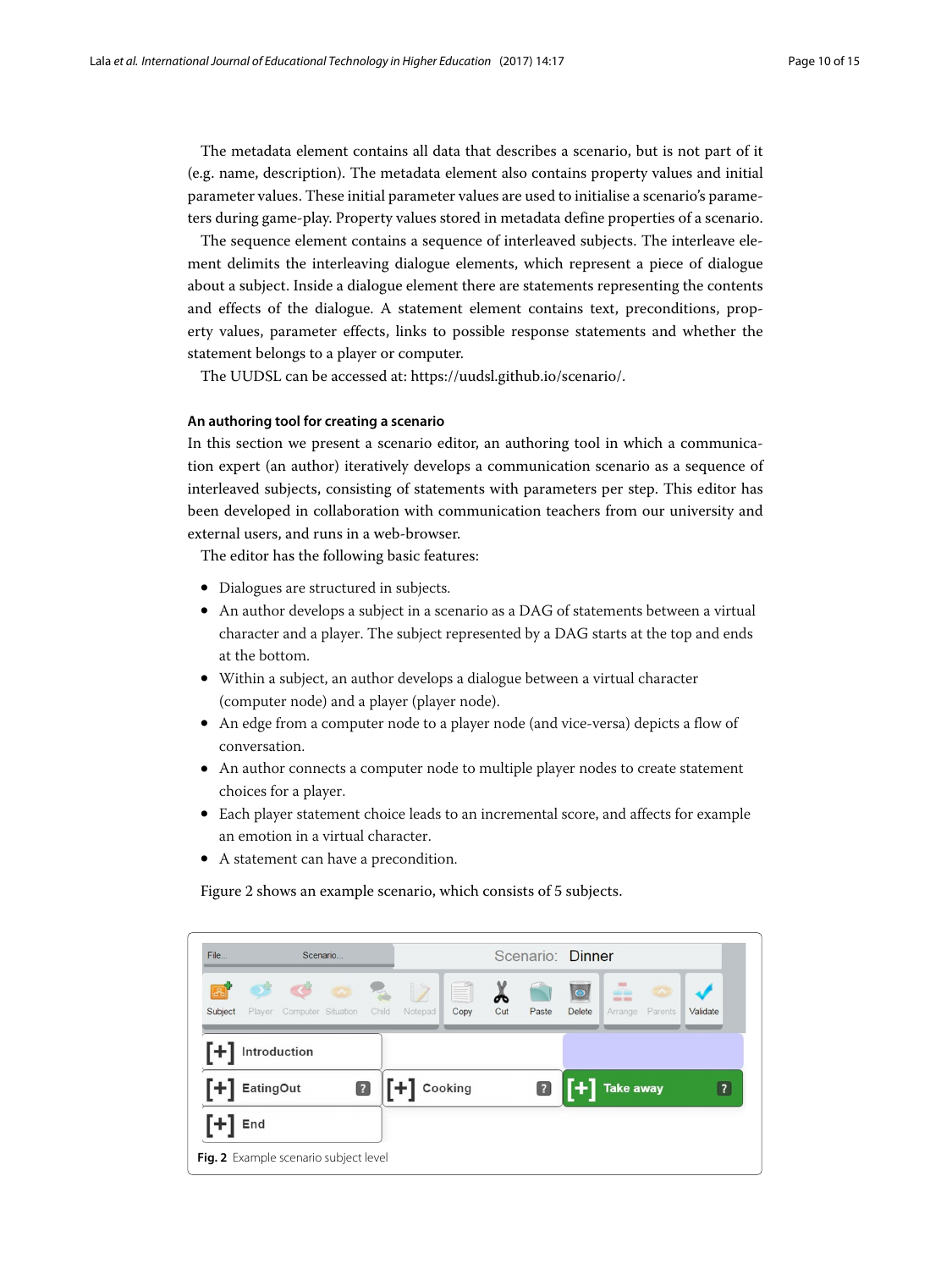Subjects on the same horizontal level are interleaved. In Fig. [2,](#page-9-0) 'EatingOut', 'Cooking', and 'Take away' are interleaved subjects. This indicates that a player will get statement choices from within these subjects in no particular order during a simulation of this scenario. She can navigate these subjects in any order in a simulation.

A subject may be marked as optional, depicted in Fig. [2](#page-9-0) with a question-mark, which means that the subject can be skipped altogether in a simulation.

Figure [3](#page-10-0) below shows an example of a DAG for a subject (in this example the 'EatingOut' subject from Fig. [2\)](#page-9-0).

The scenario editor is configurable: a game developer can specify a virtual character(s), properties (e.g. name of a character) and parameters (e.g. emotion and gesture) specific to a game. We provide a configuration XML schema to create a game-specific instance of the authoring tool. A scenario author, usually a non-programming expert, can use this instance of the scenario editor to create a scenario(s) specific to a game. The resulting scenarios and their associated properties and parameters can be used by the game developer for the game.

In an example configuration, the type of a property such as location can be specified by a game developer as an enumeration with the elements town, village and city. This enables a scenario author to select a location from the enumeration as a context for a scenario. The name property of a virtual character can be specified by a game developer as a value of the type string, which allows a scenario author to define the name of the character. The emotion for a virtual character can be specified by a game developer as an enumeration parameter consisting of elements angry, happy and sad. This parameter enables a scenario author to create an effect on the emotion of a virtual character at a statement. Additionally, a scenario author can also define a user parameter for a specific

<span id="page-10-0"></span>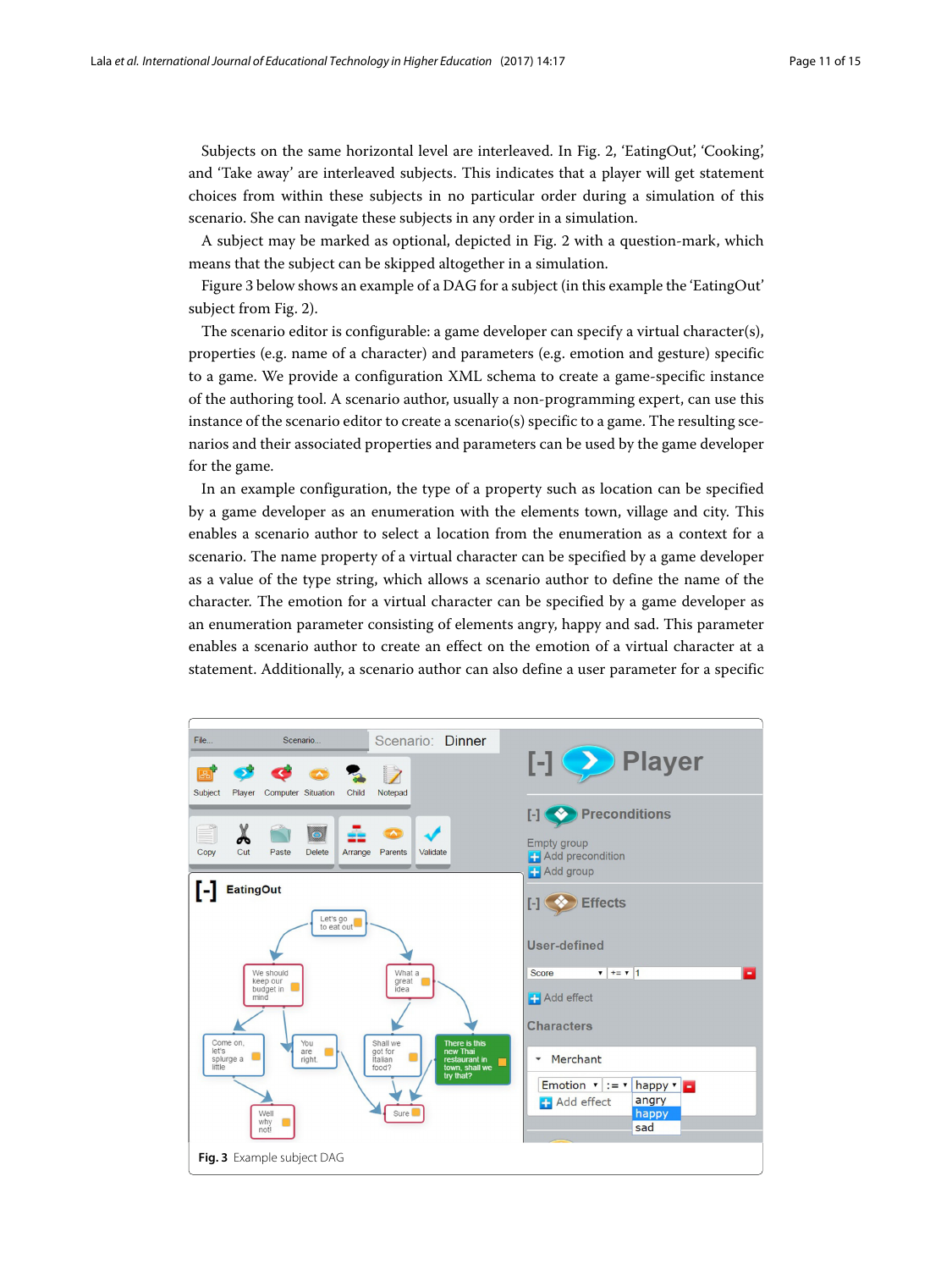scenario, for instance a score as an integer, which can be set at a player statement. Figure [3](#page-10-0) also displays the parameters of this example configuration of the authoring tool. Summarising, our authoring tool:

- is developed from a communication teacher's (non-programmer) perspective. Existing tools (reviewed in Section ["Dialogue authoring assets"](#page-5-0)) are primarily developed for game-developers (programmers). Our tool leads to de-coupling of scenario content from programming and a domain expert can develop and modify a scenario independent of a game developer.
- runs in a web browser as opposed to existing client-based tools. This makes it more easily accessible to scenario authors.
- is (easily) configurable to the needs of a scenario author or a game-developer.
- creates a scenario that can be validated by using a schema.
- develops a scenario as a sequence of interleaved subjects. This abstraction of a scenario (often following a communication protocol) in subjects is unique.

Our authoring tool is open-source and can be accessed at: [https://github.com/](https://github.com/UURAGE/ScenarioEditor) [UURAGE/ScenarioEditor.](https://github.com/UURAGE/ScenarioEditor)

An author can export a scenario from the authoring tool. The exported scenario is an XML document based on the UUDSL and can be validated using the UUDSL Schema. An exported scenario XML is integrated in a game.

## <span id="page-11-0"></span>**Use cases**

This section describes how our UUDSL and authoring tool can be used in various applications.

Our authoring tool is used with a serious game as part of a learning environment for practising communication-skills [\(https://communicategame.nl/\)](https://communicategame.nl/) at our University. This environment is used by over 20 communication teachers and teaching-assistants from the faculties of Psychology, Pharmacy, Medicine and Veterinary science as part of their curriculum to teach communication skills to their respective students. This environment is also used by a training company, who trains clients in communication skills. An example client is a foundation that trains healthcare professionals working in poor neighbourhoods.

We work in a broader context in the RAGE (Realising an Applied Gaming Eco-system) project [\(www.rageproject.eu\)](www.rageproject.eu). RAGE brings together three kinds of stakeholders: game asset developers such as universities and research institutes; game companies who integrate game assets to form an applied game, and users of applied games, universities, colleges or employment and training agencies who wish to deploy applied games in education and training of students or personnel. Our editor is one of the RAGE assets.

Our editor asset is used by one of the RAGE pilot games. In this game, a player works in a virtual game studio as an office assistant. Her goal is to increase the success of the virtual company by improving the social skills of a virtual team. During game-play, a player can visit a water cooler in the virtual company to converse with different virtual characters. A dialogue starts with a statement from a virtual character for group working/conflict management behaviour and a player can choose to reply from multiple-choice statements. A teacher/communication expert from the college scripts these dialogues using a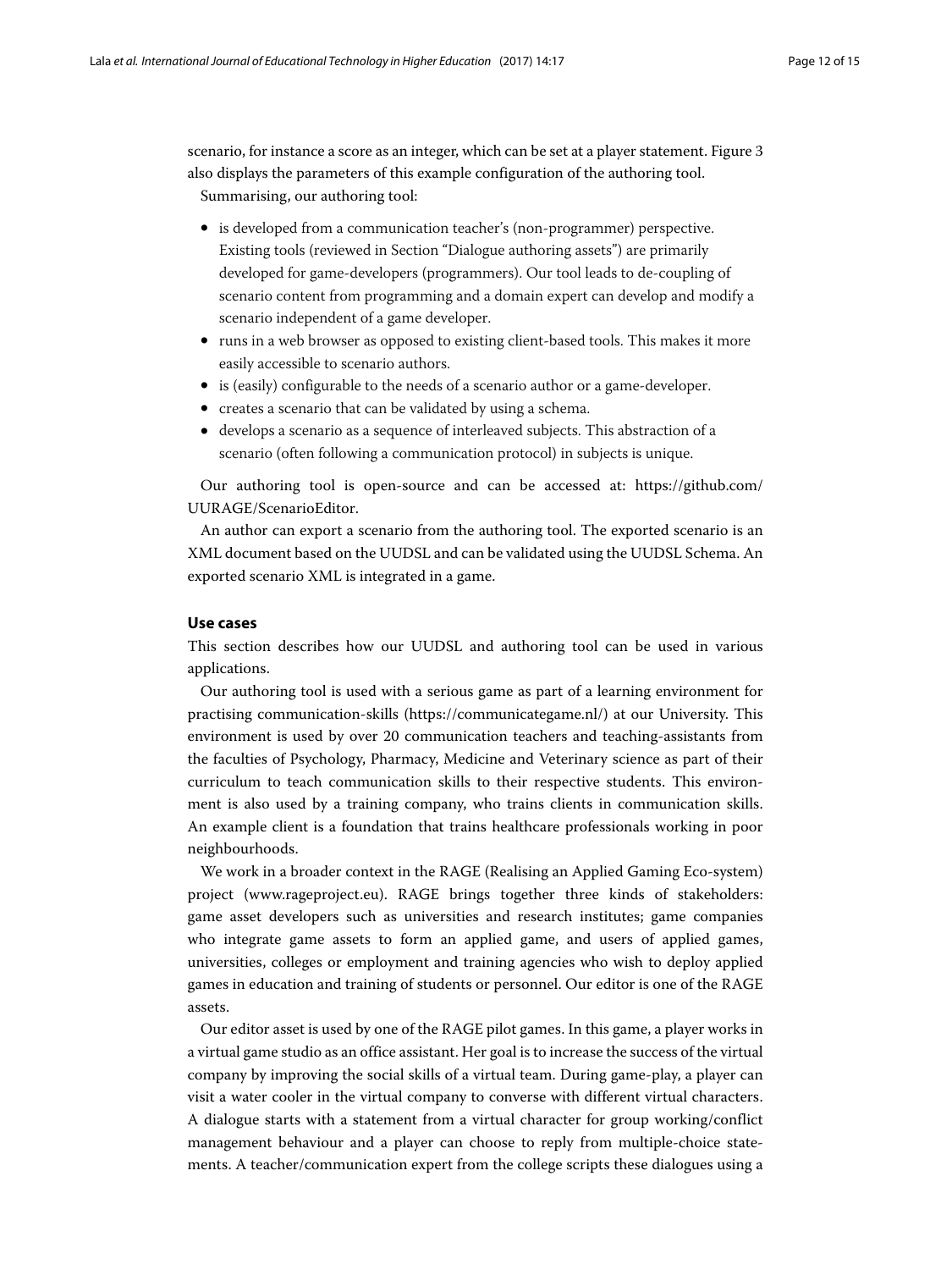configured instance of our editor asset. The college uses a pedagogical model based on the Thomas-Kilmann Conflict Mode Instrument (Kilmann and Thomas [1975\)](#page-13-13). A dialogue requires a player statement choice to have an intent. This intent is configured as a property of a statement with values: Competing, Accommodating, Avoiding, Collaborating or Compromising. A game development company integrates these dialogues in a game. The game will be piloted and evaluated by students.

Another RAGE asset is a virtual human controller that uses BML (Behavior markup language) input to control aspects of a virtual character, for instance face emotion and arm gesture. We configured an instance of our editor to specify an emotion and a gesture for a virtual character. Both are defined as a parameter of type enumeration. We integrated our assets in a simple Unity game that plays a scenario from our asset with a virtual character from the other asset. Initially, the other asset supported three emotions: happy, angry and sad. Later 'surprised' was added and it was easy to add an element to the enumeration parameter in our editor. We can modify and play a scenario without changing the software of the game.

We analyse how our authoring tool can be used for some of the games described in the reviewed papers. We sketch a configuration of the scenario editor to enable a scenario author to create a scenario for a game in the reviewed papers. For Bosse et al. [\(2015\)](#page-13-6), the editor configuration consists of a single virtual character; parameters: a score (integer) and feedback to a player (string); properties: a context (a string) with value aggression deescalation, and a background-image with as value the image of a tram. For the pharmacy communication simulation of Claudio et al. [\(2015\)](#page-13-8), the editor instance has a single virtual character, a scoring (integer) parameter, and a background-image property with as value a picture of a clinic. Finally in the simulation from Guo et al. [\(2014\)](#page-13-10), the editor instance offers a single virtual character, a background-image property with as value a picture of a medical consultation room, and a scoring parameter.

## **Conclusion and future work**

<span id="page-12-0"></span>Communication skills are needed in the majority of professions and are best learned through practice. These skills may be developed in learning environments that simulate real-world communication scenarios, for instance a bad news conversation. We analyse the literature and contemporary simulations and tools for common characteristics of communication scenarios. Characteristics of communication scenarios are their structure, properties, and parameters. We propose a schema that models the various aspects of communication scenarios. We present a configurable authoring tool to create a scenario. We can use this tool to construct scenarios for various applied games.

RAGE aims to deliver five pilots of applied games. Our asset is also planned to be used in two other games; one intended for a job-seeker to practice interview skills at an employment agency and another for a student to practice a business negotiation. In the context of Rage, we plan to investigate hybrid approaches to dialogue management in applied games together with INESC (Dias et al. [2014\)](#page-13-14). In our methodology, we handle dialogue management in a scripted, centralised manner. In a distributed agent approach, a dialogue emerges from individual decisions that are made by a virtual character according to their internal Artificial Intelligence. We can experiment if a hybrid approach leads to more variability during game-play while preserving the consistency and other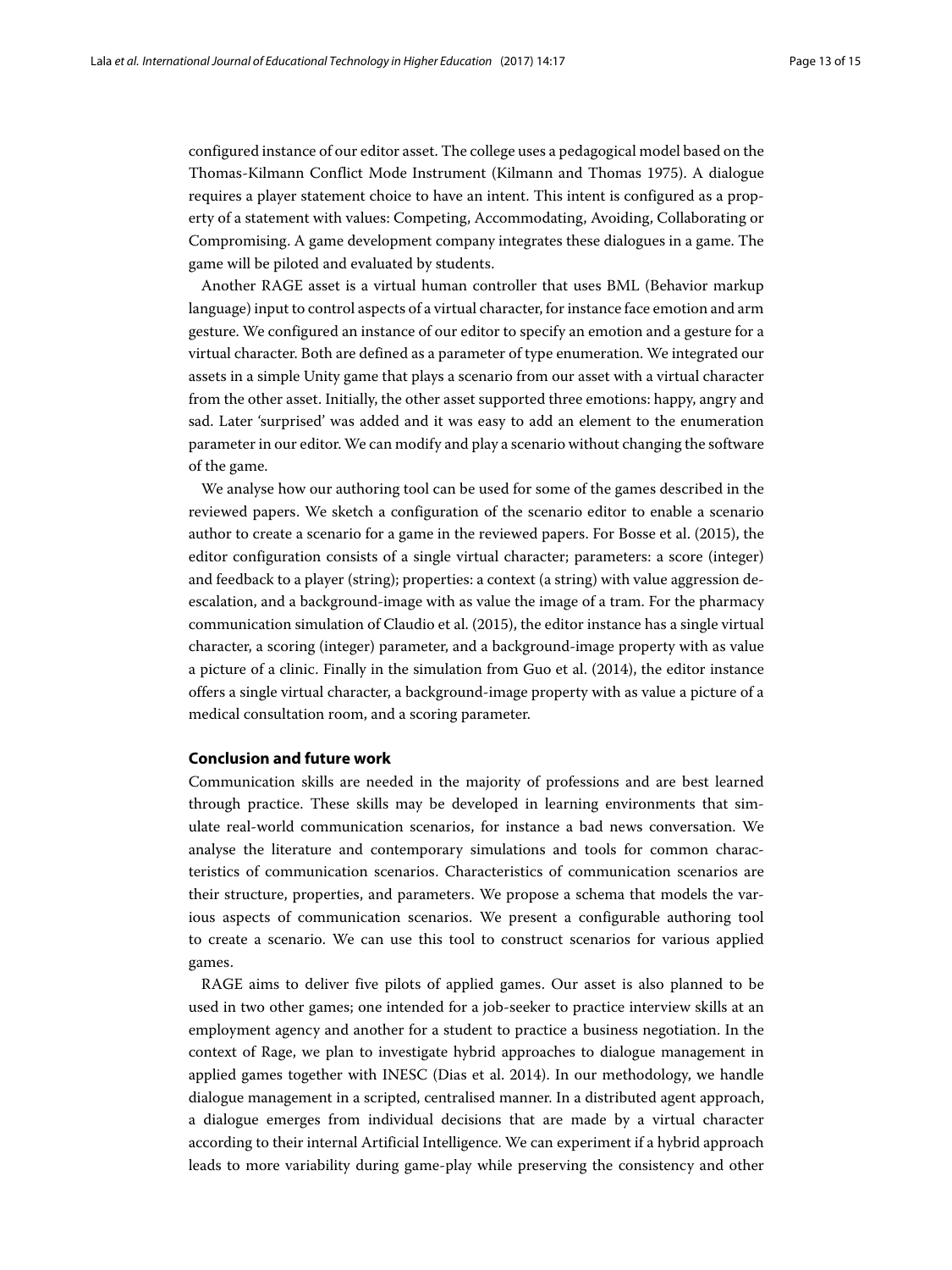advantages of a scripted approach as described in Section ["Learning environments for](#page-1-0) [communication skills"](#page-1-0).

We also want to determine schema extensions that enable us to translate a high-level communication protocol to communication scenarios. An example of such a protocol is the protocol to hand out medicine to a customer who visits a pharmacy for the first time. A scenario based on this protocol varies depending on aspects such as the side-effects of the medicine, and the name of a character. Another example of a protocol is a bad news conversation, which for a doctor involves telling a patient about a diagnosis of a terrible illness, for a veterinarian telling an owner of a pet about a diagnosis, and for a manager firing an employee. It is a research question how we best can pass arguments to communication protocols.

#### **Acknowledgements**

This work has been partially funded by the EU H2020 project RAGE (Realising an Applied Gaming Eco-system, [http://](http://www.rageproject.eu/) [www.rageproject.eu/\)](http://www.rageproject.eu/), grant agreement no 644187. This paper reflects only the author's view, the European Commission is not responsible for any use that may be made of the information it contains.

#### **Publisher's Note**

Springer Nature remains neutral with regard to jurisdictional claims in published maps and institutional affiliations.

#### **Author details**

<sup>1</sup> Utrecht University, Utrecht, Netherlands. <sup>2</sup>Faculty of Management, Science and Technology, Open University of the Netherlands, Heerlen, Netherlands.

#### Received: 14 November 2016 Accepted: 3 April 2017 Published online: 11 May 2017

#### **References**

- <span id="page-13-1"></span>Berkhof, M., Rijssen, H.J.V., Schellart, A.J.M., Anema, J.R., & Beek, A.J.V.D. (2011). Effective training strategies for teaching communication skills to physicians: An overview of systematic reviews. Patient Education and Counseling, 84(2), 152–162.
- <span id="page-13-4"></span>Bosch, K., Brandenburgh, A., Muller, T.J., & Heuvelink, A. (2012). Characters with personality! In Proceedings IVA 2012: the 12th International Conference on Intelligent Virtual Agents. LNAI, vol. 7502 (pp. 426–439). Springer.
- <span id="page-13-6"></span>Bosse, T., & Provoost, S. (2015). Integrating conversation trees and cognitive models within an eca for aggression de-escalation training. In Proceedings PRIMA 2015: the 18th International Conference on Principles and Practice of Multi-Agent Systems. LNCS, vol. 9387 (pp. 650–659). Springer.
- <span id="page-13-7"></span>Bracegirdle, L., & Chapman, S. (2010). Programmable patients: Simulation of consultation skills in a virtual environment. Bio-algorithms & Med-Systems, 6, 111–115.
- <span id="page-13-8"></span>Cláudio, A.P., Carmo, M.B., Pinto, V., & Cavaco, A. (2015). Virtual humans for training and assessment of self-medication consultation skills in pharmacy students. In Proceedings ICCSE 2015: the 10th International Conference on Computer Science & Education (pp. 175–180). IEEE.
- <span id="page-13-2"></span>Cook, D.A., Erwin, P.J., & Triola, M.M. (2010). Computerized virtual patients in health professions education: a systematic review and meta-analysis. Academic Medicine, 85(10), 1589–1602.
- <span id="page-13-14"></span>Dias, J., Mascarenhas, S., & Paiva, A. (2014). Fatima modular: Towards an agent architecture with a generic appraisal framework. In Emotion Modeling: Towards Pragmatic Computational Models of Affective Processes, LNCS, 8750 (pp. 44–56). Springer.
- <span id="page-13-9"></span>Gebhard, P., Mehlmann, G., & Kipp, M. (2011). Visual scenemaker—a tool for authoring interactive virtual characters. Journal on Multimodal User Interfaces, 6(1), 3–11. doi[:10.1007/s12193-011-0077-1.](http://dx.doi.org/10.1007/s12193-011-0077-1)
- <span id="page-13-0"></span>Gray, C., & Moffett, J. (2010). Handbook of Veterinary Communication Skills. Wiley-Blackwell.
- <span id="page-13-10"></span>Guo, J., Singer, N., & Bastide, R. (2014). Design of a serious game in training non-clinical skills for professionals in health care area. In Proceeding SEGAH 2014: IEEE International Conference on Serious Games and Applications for Health. <http://oatao.univ-toulouse.fr/13098/> (pp. 1–6). IEEE.
- <span id="page-13-11"></span>Jeuring, J., Grosfeld, F., Heeren, B., Hulsbergen, M., IJntema, R., Jonker, V., . . . van Zeijts, H. (2015). Communicate! — a serious game for communication skills —. In Proceedings EC-TEL 2015: Design for Teaching and Learning in a Networked World: 10th European Conference on Technology Enhanced Learning. LNCS, vol. 9307. do[i:10.1007/978-3-319-24258-3\\_49.](http://dx.doi.org/10.1007/978-3-319-24258-3_49) http://dx.doi.org/10.1007/978-3-319-24258-3\_49. (pp. 513–517). Springer.
- <span id="page-13-3"></span>Johnson, W.L., & Lester, J.C. (2016). Face-to-face interaction with pedagogical agents, twenty years later. International Journal of Artificial Intelligence in Education, 26(1), 25–36. doi[:10.1007/s40593-015-0065-9.](http://dx.doi.org/10.1007/s40593-015-0065-9)
- <span id="page-13-13"></span><span id="page-13-12"></span>Kilmann, R. H., & Thomas, K. W. (1975). Interpersonal Conflict-Handling Behavior. Psychological Reports, 37(3), 971–980. Leuski, A., & Traum, D. (2011). NPCEditor: Creating Virtual Human Dialogue Using Information Retrieval Techniques. AI Magazine, 32(2), 42–56.
- <span id="page-13-5"></span>Muller, T.J., Heuvelink, A., van den Bosch, K., & Swartjes, I. (2012). Glengarry Glen Ross: Using BDI for Sales Game Dialogues. In Proceedings AIIDE 2012: 8th AAAI Conference on Artificial Intelligence and Interactive Digital Entertainment (pp. 167–172). AAAI Press.